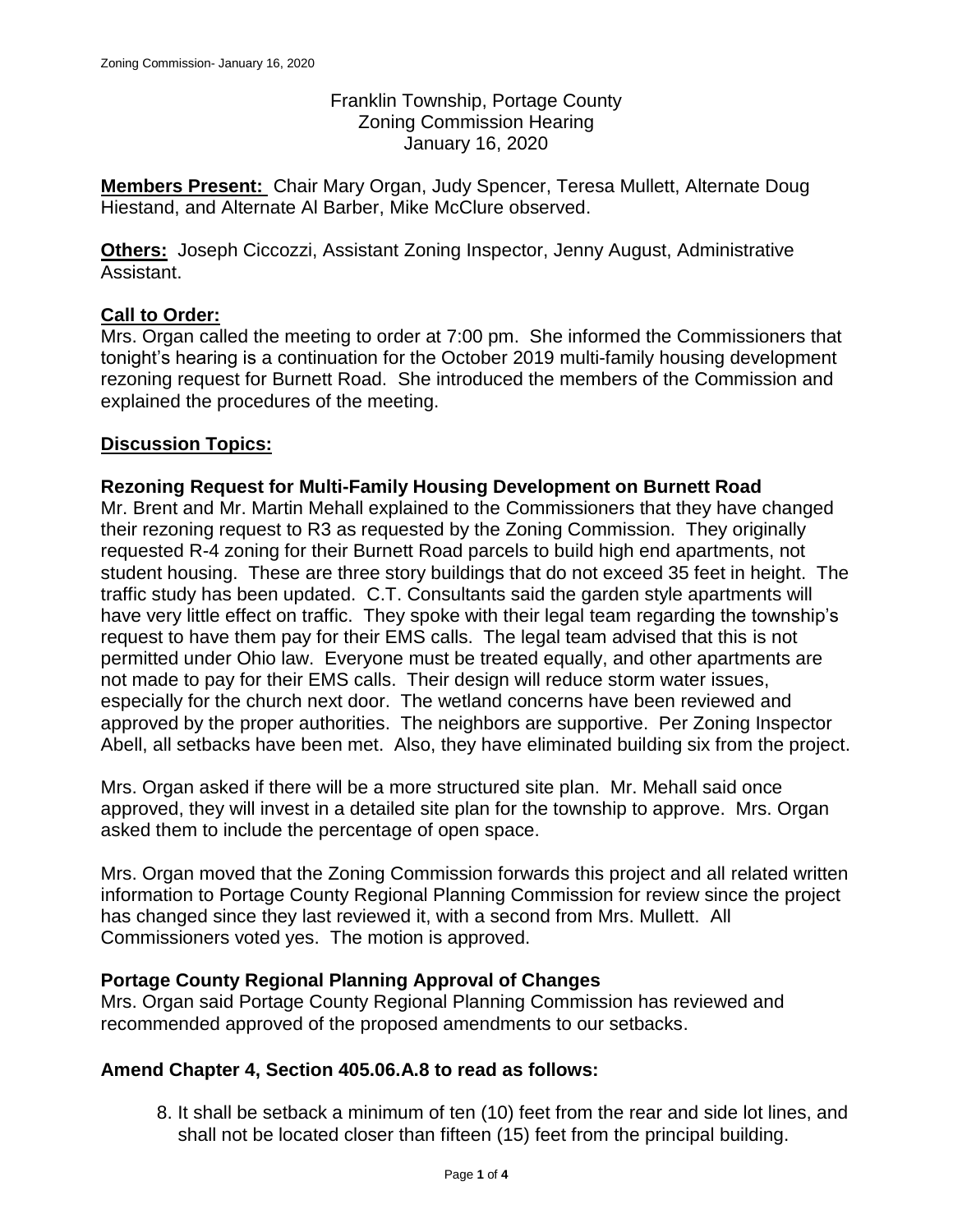## **Add to Chapter 4, Section 405.06.A.9**

9. For lots less than 11,000 square feet, it shall be setback a minimum of five (5) feet from the rear and side lot lines, and shall not be located closer than fifteen (15) feet from the principal building.

Mr. Barber moved to forward the proposed setback amendments to the Franklin Township Board of Trustees for approval, with a second from Mrs. Mullett. All Commissioners voted aye. The motion is approved.

Mrs. Organ said Portage County Regional Planning Commission has also reviewed and recommended approved of the proposed amendments to the offsite parking and loading requirements.

### **Off-Site Parking and Loading Requirements Sections 331.03-331.07 and Sections 332.06 to 332.08 and Section 800.09.I**

#### **Section 331.03 Lot Requirements**

- A. Lot area- No individual lot size shall be less than two (2) acres.
- B. Lot Area Ratio- Principal and accessory buildings shall not occupy more than forty (40) percent of the lot area.

#### **Section 331.04 Yard Requirements**

Yard requirements are exclusive of parking areas.

- A. Front Yard- A minimum of seventy-five (75) feet from any point along a public street right-of-way.
- B. Side Yards- (a) Side yards shall be fifty (50) feet each, except that no industrial building shall be located closer than one hundred (100) feet to any agricultural or residential district, (b) no parking area shall be located closer than fifty (50) feet to any agricultural or residential district. Fifty (50) feet of the required minimum distance shall be landscaped with trees, shrubs, and grass.
- C. Rear Yard- Fifty (50) feet, subject to exception above.
- D. Side or rear yard requirements may be reduced or waived where a rail right-of-way or waterfront abuts the property only upon the approval of the Board of Zoning Appeals.

#### **Section 331.05 Maximum Building Height**

- A. Main building: Forty (40) feet.
- B. Accessory Buildings: As specified in Section 405.06.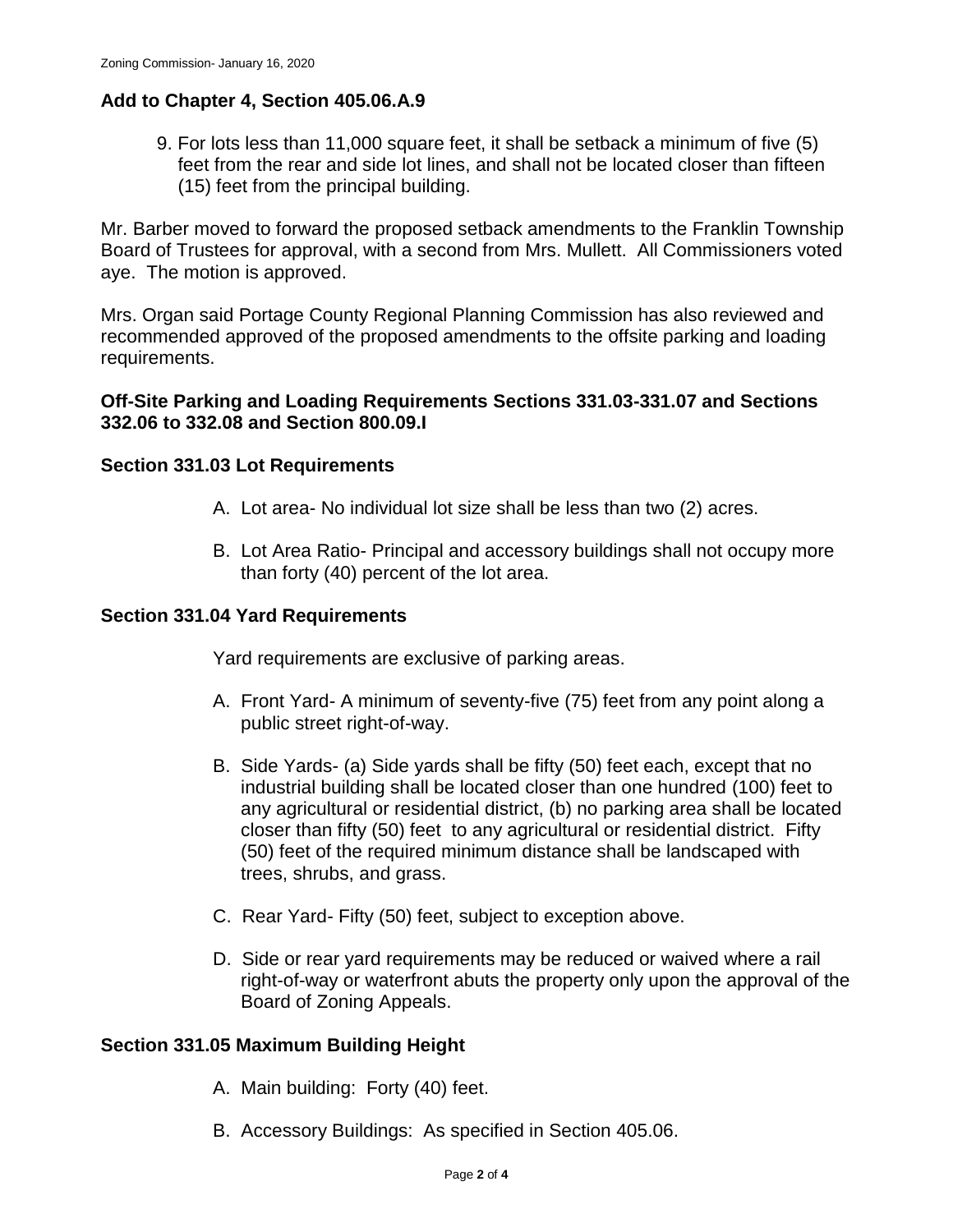## **Section 331.06 Parking and Loading Requirements**

- A. Parking and loading space shall not occupy any part of a required yard, subject to Section 331.04 above. On-site driveways, parking and loading facilities shall not at any time exceed, at any boundary, the normal amount of dust and dirt created by traffic at any public road adjoining the property.
- B. As regulated in Chapter 8.

### **Section 331.07 Outdoor Storage Yards**

Outdoor storage for above uses must be located in rear yard and completely screened from adjoining properties by a solid fence or wall, a minimum of six (6) feet in height and compatible with the structure, or in an enclosed structure. No materials shall be stored so as to project above the fence or wall.

### **Section 332.06 Parking and Loading Requirements**

- A. Parking and loading space shall not occupy any part of a required yard, subject to Section 332.04 above. On-site driveways, parking and loading facilities shall not at any time exceed, at any boundary, the normal amount of dust and dirt created by traffic at any public road adjoining the property.
- B. As Regulated in Chapter 8.

#### **Section 332.07 Outdoor Storage Yards**

Outdoor storage for above uses must be located in rear yard and completely screened from adjoining properties by a solid fence or wall, a minimum of six (6) feet in height and compatible with the structure, or in an enclosed structure. No materials shall be stored so as to project above the fence or wall.

#### **(Delete Section 332.08, and then make the following amendments to Chapter 8)**

### **Section 800.09.I Industrial Uses**

| <b>Industrial Uses</b> | 1 parking space per anticipated<br>maximum number of employees. The<br>total number, being the total number of<br>employees on any two consecutive shifts<br>having the largest number of employees.<br>Additional visitor parking shall be a<br>minimum of 1 space per 25 employees,<br>with no fewer than 2 spaces per |
|------------------------|--------------------------------------------------------------------------------------------------------------------------------------------------------------------------------------------------------------------------------------------------------------------------------------------------------------------------|
|                        | industrial facility.                                                                                                                                                                                                                                                                                                     |